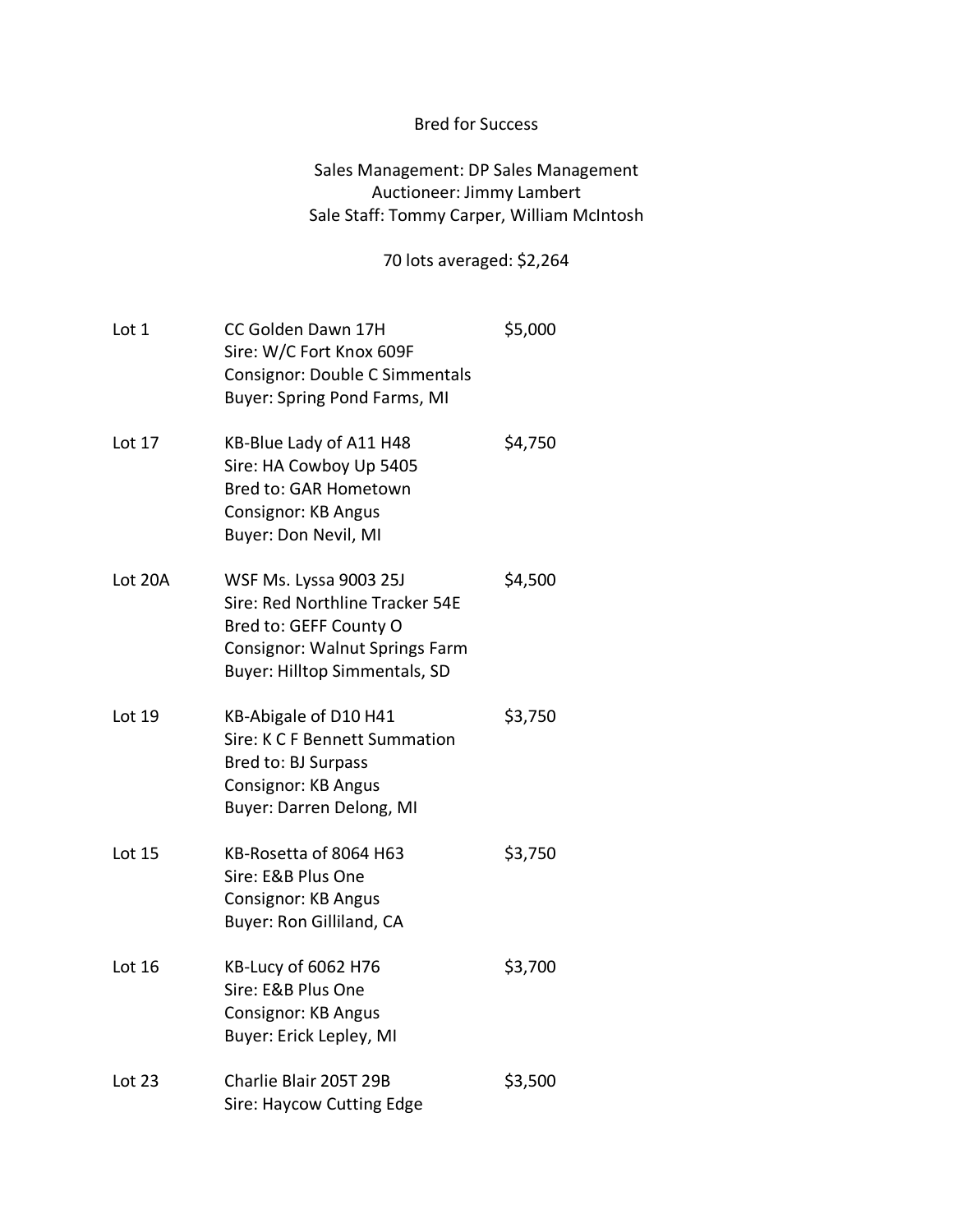|               | Bred to: WSF Hi Power<br><b>Consignor: Walnut Springs Farm</b><br>Buyer: Robert Delong, MI                                                     |         |
|---------------|------------------------------------------------------------------------------------------------------------------------------------------------|---------|
| Lot $22$      | WSFMS Ginnie 404B 72G<br>Sire: Pelton Wideload<br>Bred to: WSF Hi Power<br><b>Consignor: Walnut Springs Farms</b><br>Buyer: Red Hill Farms, MI | \$3,400 |
| <b>Lot 45</b> | Shamkaland Sandy<br>Sire: WLE Uno Mas<br>Bred to: W/C Pinnacle<br>Consignor: Delong Cattle Co<br>Buyer: Brent Huff, MI                         | \$3,400 |
| Lot 3         | CC Ms. Liberty 2F<br>Sire: Remington Lock n Load<br>Bred to: OMF Epic<br><b>Consignor: Double C Simmentals</b><br>Buyer: Willard Welch, OH     | \$3,300 |
| <b>Lot 40</b> | <b>JDCC Revival 428H</b><br>Sire: WS Revival<br>Bred to: W/C Lockdown<br>Consignor: Delong Cattle Co<br>Buyer: Southern Roots Cattle Co., GA   | \$3,300 |
| Lot 44        | CC Deva 14G<br>Sire: SVF Steel Force<br>Bred to: Dream Boy<br>Consignor: Double C Simmentals<br><b>Buyer: Hilltop Simmentals, SD</b>           | \$3,200 |
| Lot 39        | <b>JDCC Lock Down 415H</b><br>Sire: W/C Lock Down<br>Bred to: HTP/SVF In Dew Time<br>Consignor: Delong Cattle Co<br>Buyer: Woodlawn Farm, GA   | \$3,100 |
| Lot 36        | <b>Shamkaland Wendy</b><br>Sire: HPF Quantum Leap<br>Bred to: W/C Pinnacle<br>Consignor: Delong Cattle Co                                      | \$3,000 |